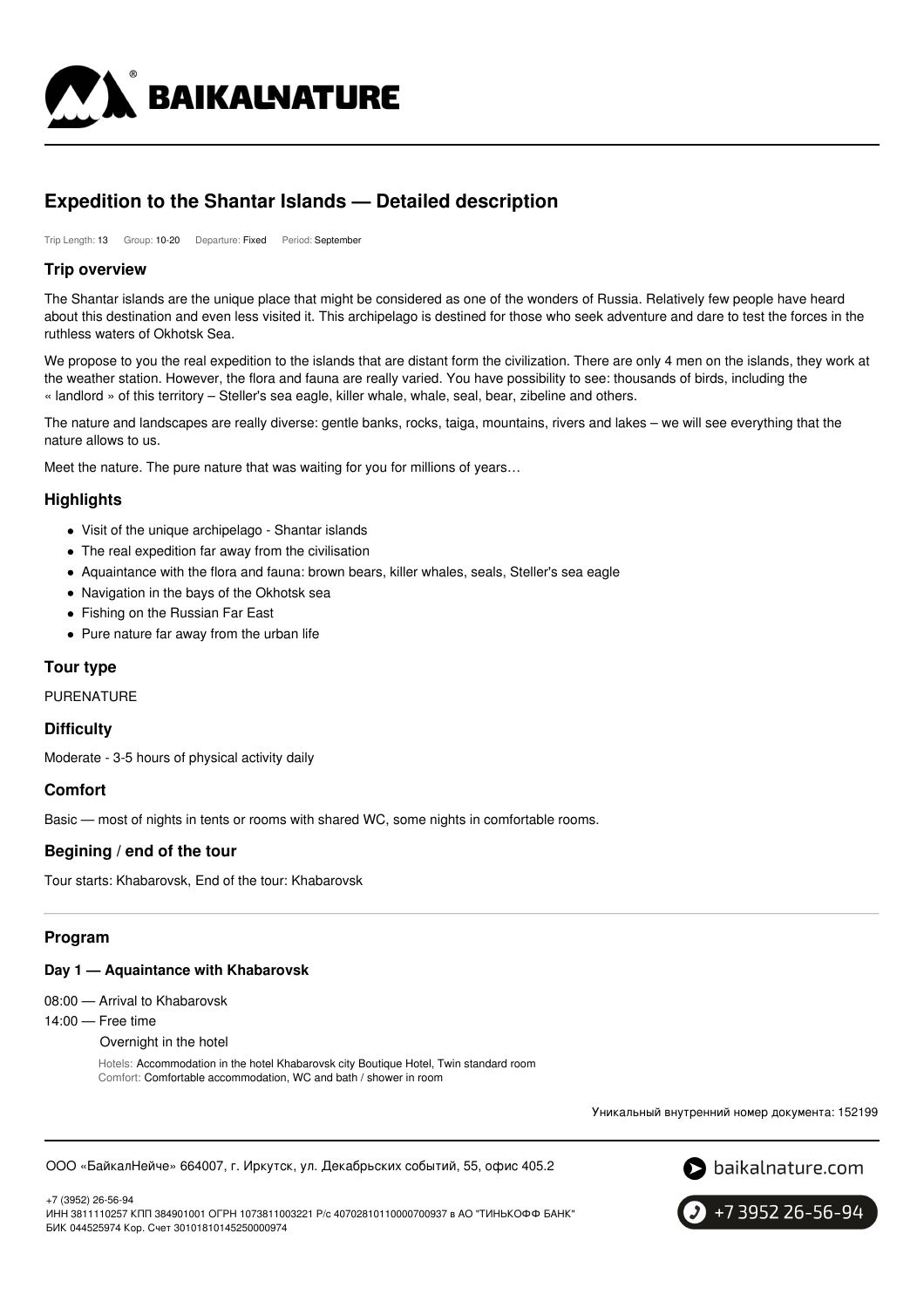

### **Day 2 — Day on the road**

- 08:00 Breakfast
- 09:00 Departure to Nikolaevsk-on-Amur
- 11:00 Departure to the coast of Okhotsk sea
- 14:00 Continuation of the road
- 18:00 Arrival to the Wrangel bay
- 19:00 Dinner

Overnight in the tent of the bank Hotels: Camping,

# **Day 3 — Wrangel bay**

- 08:00 Breakfast
- 10:00 Free time
- 13:00 Lunch prepared on the fire
- 15:00 Walking along the coast
- 19:00 Dinner prepared on fire Overnight in the tent

Hotels: Camping,

### **Day 4 — Okhotsk sea**

- 09:00 Breakfast
- 11:00 Whale observation
- 13:00 Lunch (picnic)
- 15:00 Time at leisure
- 19:00 Dinner

Overnight in the tent

Hotels: Camping,

#### **Day 5 — Whale observation**

- 09:00 Breakfast
- 11:00 Whales observation
- 13:00 Lunch
- 15:00 Time at leisure
- 19:00 Dinner in the camp
	- Overnight in the tent

Hotels: Camping,

### **Day 6 — Bay and cape Ongochan**

- 09:00 Breakfast
- 10:00 Navigation to the Ongochan bay
- 13:00 Lunch
- 16:00 Arrival to the Ongochan bay
- 19:00 Dinner
	- Overnight at the base

Hotels: Accommodation at the Ongachan base, House for 4-6 people

Уникальный внутренний номер документа: 152199

ООО «БайкалНейче» 664007, г. Иркутск, ул. Декабрьских событий, 55, офис 405.2



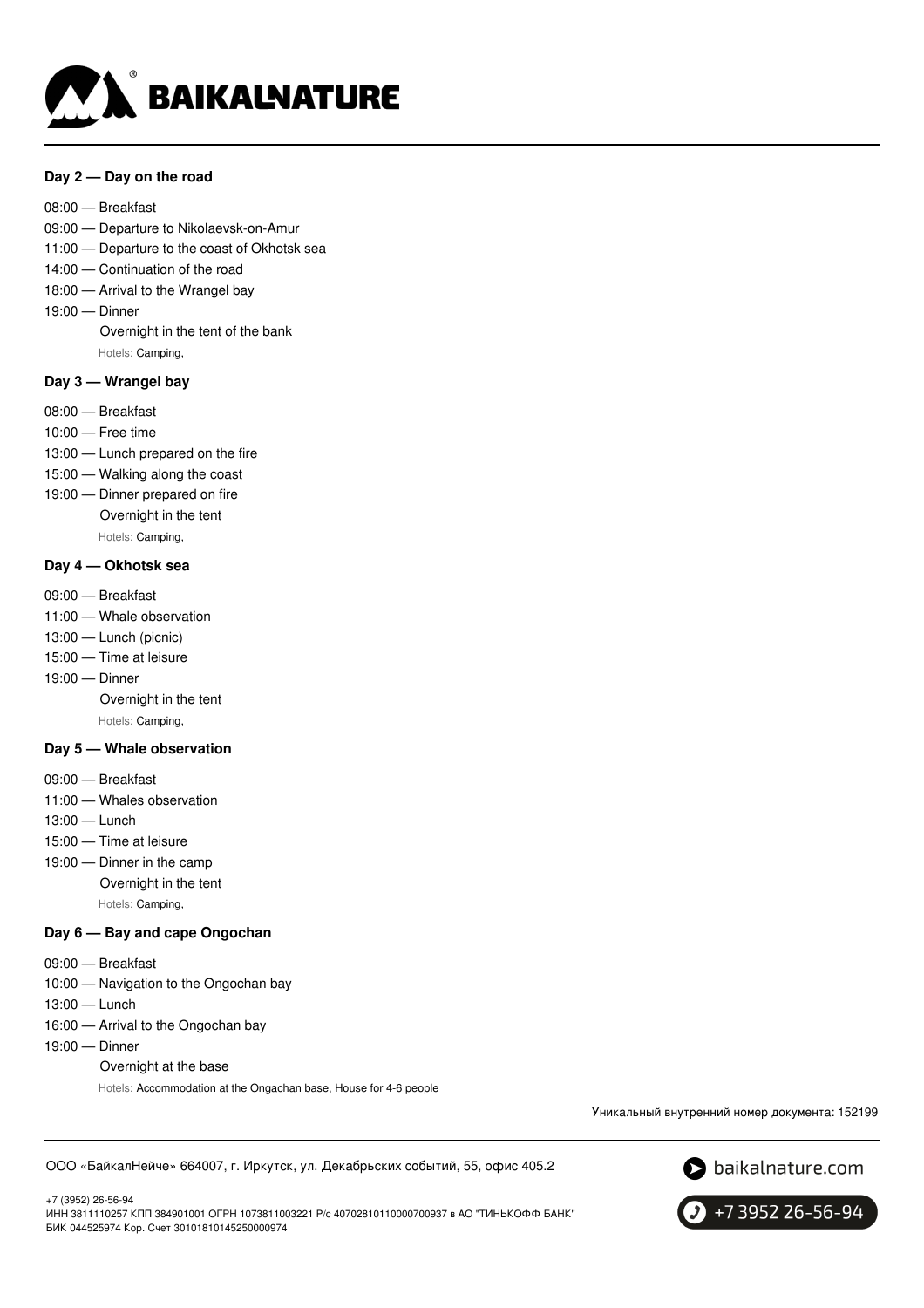

Comfort: Simple comfort accommodation, toilet outdoors, banya

#### **Day 7 — Shantar islands**

- 09:00 Breakfast
- 10:00 Navigation to the Grand Shantar island
- 13:00 Lunch (picnic)
- 15:00 Exploration of the Grand Shantar island
- 18:00 Return to the tourist base
- 19:00 Dinner
	- Overnight at the tourist base
	- Hotels: Accommodation at the Ongachan base,

### **Day 8 — North strait crossing**

- 09:00 Breakfast
- 10:00 Departure to the Feklistov island
- 13:00 Lunch
- 14:00 Arrival on the island
- 16:00 Return to the base Ongachan
- 19:00 Dinner

Overnight at the tourist base

Hotels: Accommodation at the Ongachan base, House for 4-6 people Comfort: Simple comfort accommodation, toilet outdoors, banya

#### **Day 9 — Feklistov island**

- 09:00 Breakfast
- 10:00 Visit of the Fekistov island
- 12:00 Visit of the Arka (Arch) island
- 13:00 Lunch
- 19:00 Dinner

Overnight at the tourist base

Hotels: Accommodation at the Ongachan base, House for 4-6 people Comfort: Simple comfort accommodation, toilet outdoors, banya

# **Day 10 — Return way to the Wrangel bay**

- 09:00 Breakfast
- 10:00 Departure to the Wrangel bay
- 13:00 Lunch
- 16:00 Arrival to the Wrangel bay
- 19:00 Dinner

Overnight in tents

Hotels: Camping,

#### **Day 11 — Departure to Nikolaevsk-na-Amure**

- 09:00 Breakfast
- 11:00 Way back by boat
- 13:00 Lunch

Уникальный внутренний номер документа: 152199

ООО «БайкалНейче» 664007, г. Иркутск, ул. Декабрьских событий, 55, офис 405.2



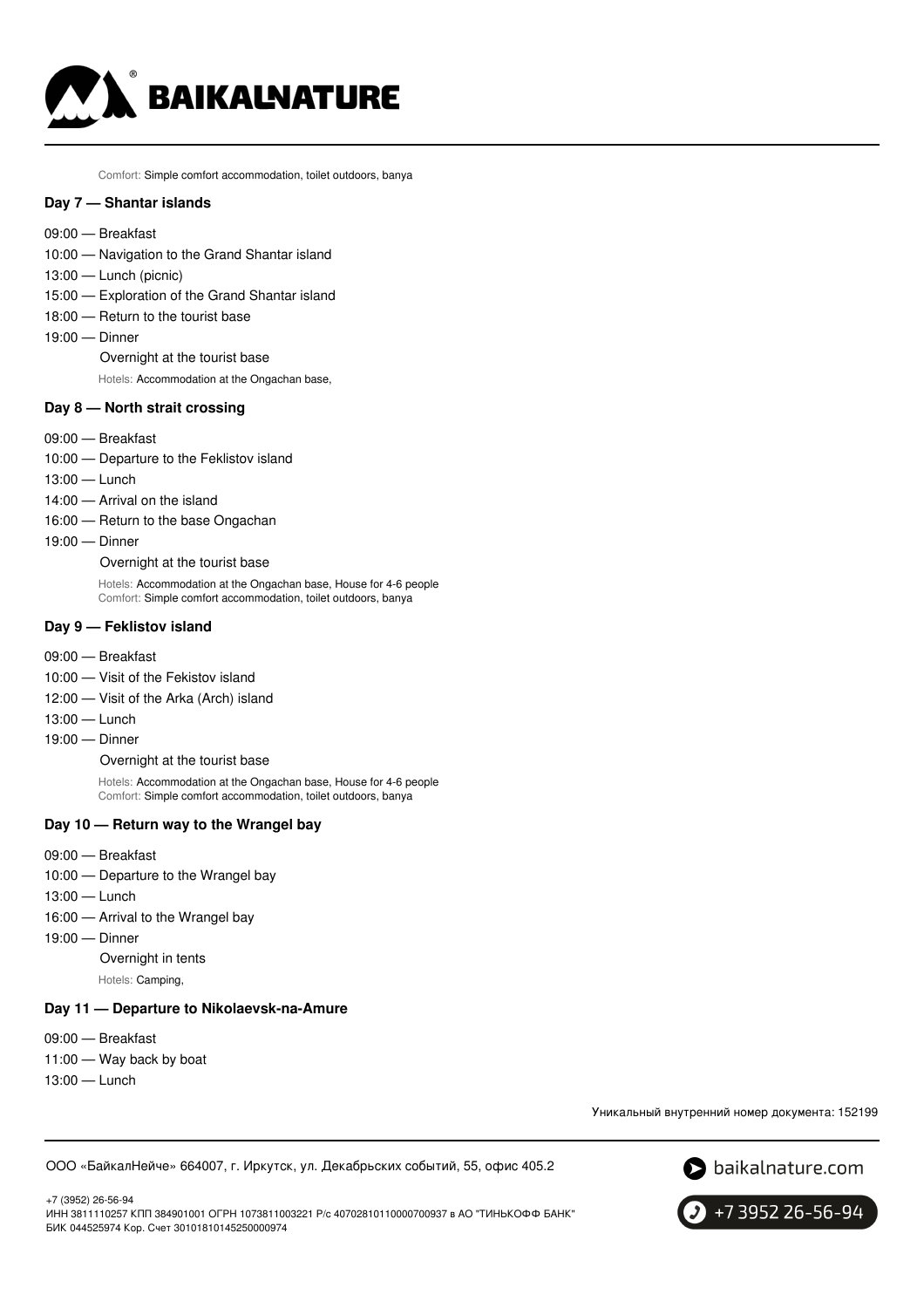

#### 15:00 — Arrival and transfer to the hotel

19:00 — Dinner (Not included) Overnight in hotel

#### **Day 12 — Return to Khabarovsk**

- 09:00 Breakfast
- 11:00 Departure to Khabarovsk by plane
- 15:00 Transfer to the hotel
- 19:00 Dinner (Not included)

Overnight in the hotel

Hotels: Accommodation in the hotel Khabarovsk city Boutique Hotel, Twin standard room Comfort: Comfortable accommodation, WC and bath / shower in room

#### **Day 13 — End of the programme**

09:00 — Breakfast

12:00 — Сheck-out and transfer to the airport.

### **Departures**

| <b>Start</b> | End        | Basic price per person |
|--------------|------------|------------------------|
| 03.08.2020   | 15.08.2020 | 217600.00 RUB          |
| 11.08.2020   | 23.08.2020 | 217600.00 RUB          |
| 19.08.2020   | 31.08.2020 | 217600.00 RUB          |
| 01.09.2021   | 13.09.2021 | 255900.00 RUB          |

# **Note**

The price is indicated for the group of 10-12 persons. If the group's size is smaller, the price can be recalculated. The service of the Englishspeaking guide is 115 000 roubles. Bath every day at all bases. SUB - boards and rowing boats for swimming with whales are included. All camping equipment is furnished. As the road to the Nikolay bay is very long and mostly gravel, it's possible to feel fatigue and discomfort.

#### **What's included**

#### **Price includes**

- Accommodation as per itinerary
- Transport as per itinerary
- Reserves and national parks entrance permissions
- Transfer from airport / railway station on first day
- Transfer to airport / railway station on last day
- Letter of invitation
- Russian-speaking guide services
- Tent rental

+7 (3952) 26-56-94

- Camping outfit rental
- Meals according to the program

#### **Price does not include**

- English-speaking guide
- Medical insurance
- Personal expenses and tips
- Visa fees and travel insurance
- Airline tickets
- Optional activities

Уникальный внутренний номер документа: 152199

ООО «БайкалНейче» 664007, г. Иркутск, ул. Декабрьских событий, 55, офис 405.2



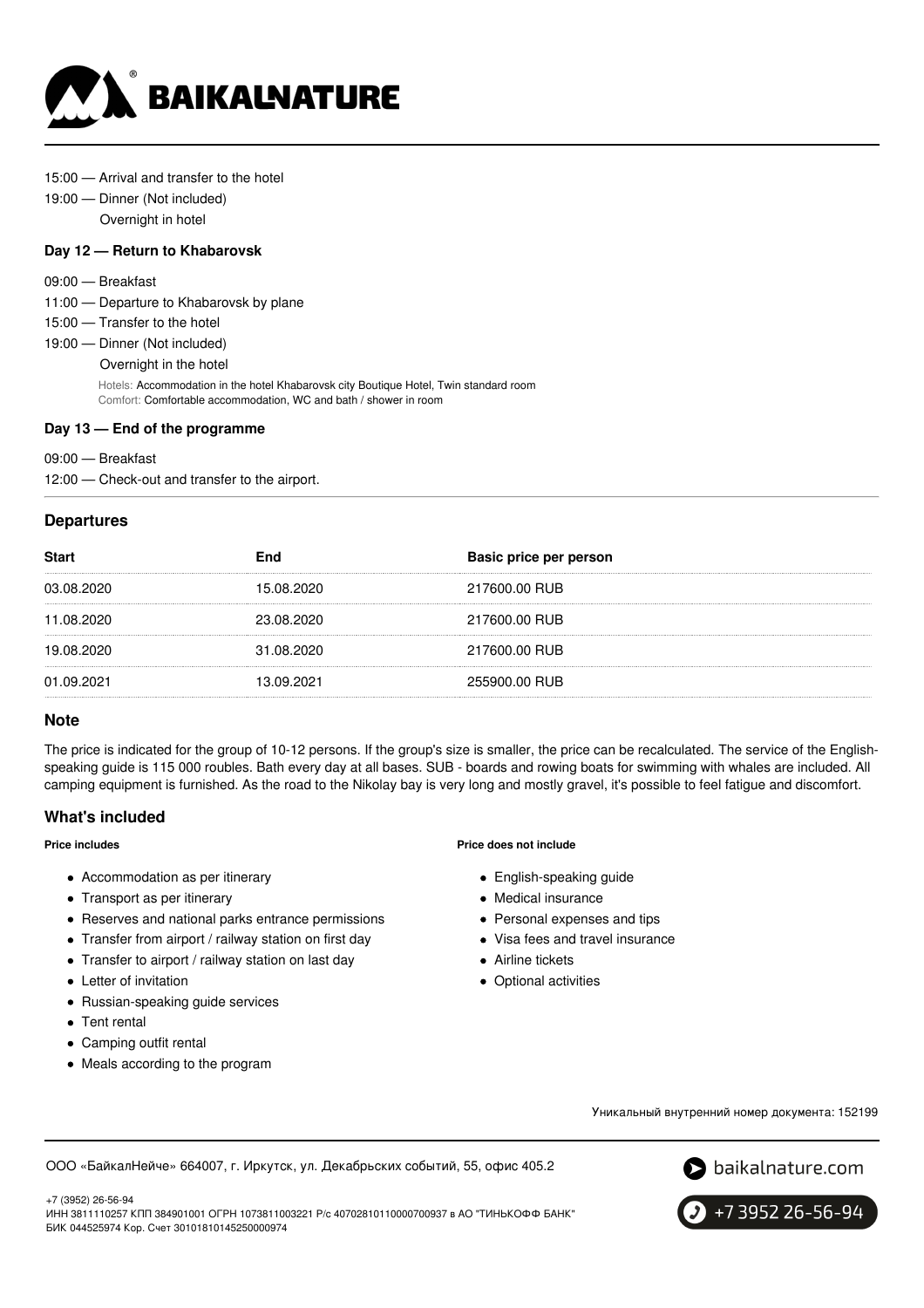

# **Checklist & Equipment**

We recommend you to pack all your stuff in two bags: a small backpack and a large travelling bag.

SMALL BACKPACK: will be useful for carrying your personal belongings during the day (camera, film, personal medication, bottled water, etc.) You will also use it as hand luggage during air travel for all your heavy (to lighten the travel bag in the luggage compartment), fragile (camera, etc.) and necessary (toilet bag, etc.) things.

BIG TRAVEL BAG or BIG BACKPACK: must contain the rest of your stuff. It will be in the luggage compartment during the flight. It will be transported by vehicles.

# **Recommended checklist**

Sunglasses Raincoat or wind and waterproof shell jacket (with hood !) Thermal underwear Sleeping bag rated from -10° C to +15° C Windproof waterproof pants and jacket (GORE-TEX, EVENT, SIMPA-TEX) Trekking socks Trekking pants Long sleeve shirts or sweatshirts **Shorts** T-shirts Cap or hat to protect against sun Comfortable walking shoes (like Vibram or similar) Toilet roll Pocket knife (to put in checked baggage) Flip-flops for banya Fleece jacket or warm sweater Bath towel Swimsuit Tick and mosquitoes repellent spray Wipes Antibacterial hand gel Binoculars

# **Meals**

Cold lunch and hot dinner, cooked on an open fire in the evening.

If you are a vegetarian or have any particular preferences, please let us know, so we could adapt the menu.

# **Visa**

You need a tourist visa to travel to Russia. It can be issued for a maximum period of 30 days. Your passport has to be valid for at least six months after the expiry date of your visa and to have at least two blank pages.

BaikalNature offers visa support and has created "BaikalNature letter of invitation" package. If you buy a BaikalNature tour, this package is absolutely free; when you buy any other BaikalNature service, you will have to pay for this package. For more information please conact your nearest Russian Embassy or Visa Application Center.

# **Money**

The Russian currency is ruble. In all cities and many large villages of Russia, you can easily withdraw rubles, using a Visa or MasterCard, from ATMs, located in banks, department stores or hotel lobbies, some of them are open 24 hours a day. If you have euros or dollars with

Уникальный внутренний номер документа: 152199

ООО «БайкалНейче» 664007, г. Иркутск, ул. Декабрьских событий, 55, офис 405.2



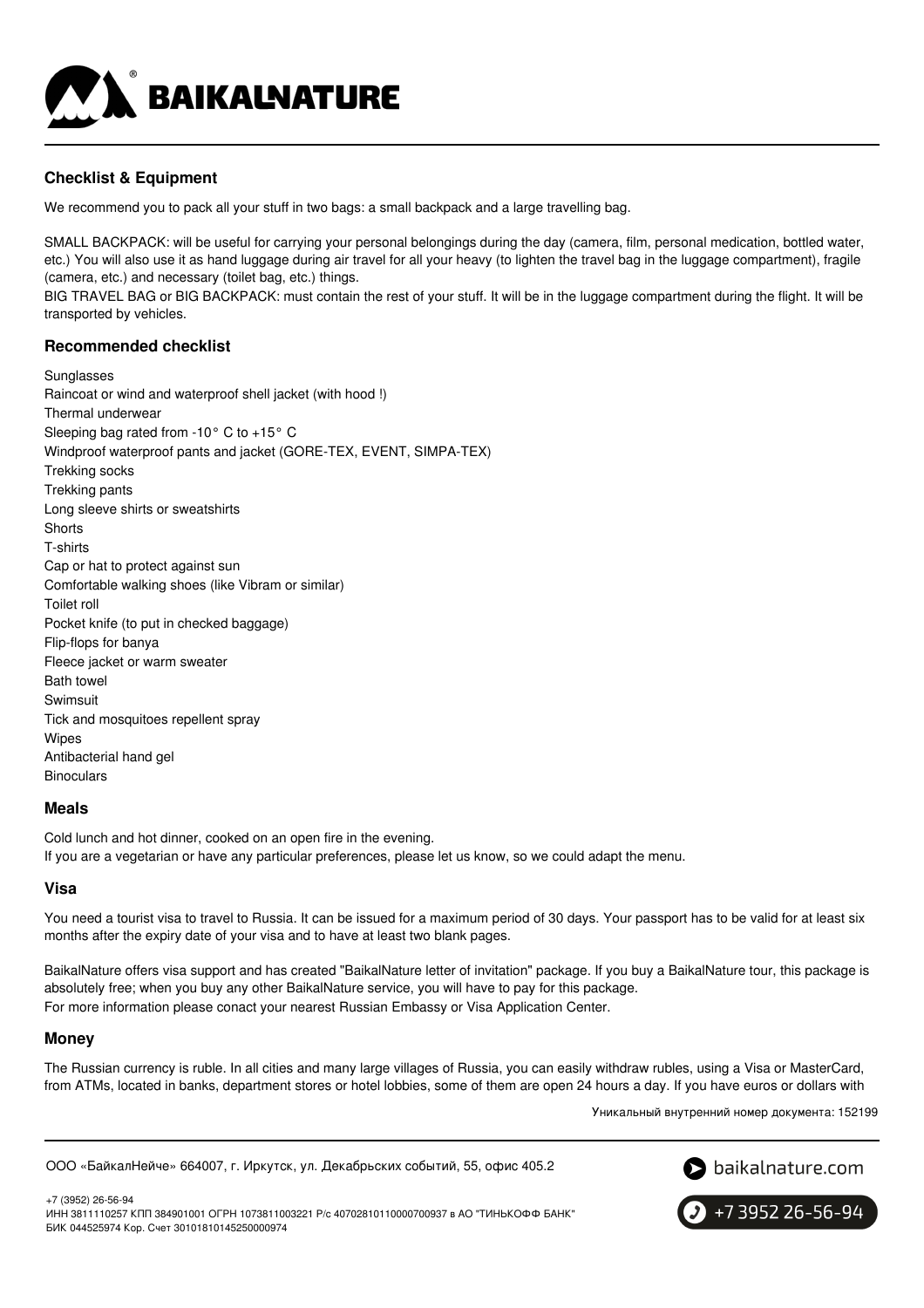**BAIKALNATURE** 

you, exchange offices will allow you to change them easily in the cities, seldom in the countryside. However, it can be difficult to exchange traveler's checks, even in cities.

# **Tipping**

All persons who compose the BaikalNature travel team (guides, drivers, cooks, etc.) are paid a decent wage for their services and do not expect any tips from you. So you have no obligation to leave anything. If you really want to express your satisfaction by leaving a gratuity, and if it is in foreign currency, be aware that torn or glued coins and banknotes cannot be exchanged. Anyway, thank you for your tips, left at your discretion in envelopes.

# **Health**

You need to get a health examination before a great trip. Consult your doctor. Get a dental checkup. If you have health problems that could worsen during the trip, make sure you have taken all your medications with you.

Provide a first aid kit that includes among other items:

- aspirin or paracetamol,
- anti-diarrheal pills,
- antiseptic,
- adhesive plaster,
- sterile pads.

If you have individual diseases, make sure you have taken your medications.

# **Medical Form**

A good physical condition is required.

# **Emergency Contact**

You can contact BaikalNature by phone: +73952 26 56 94. In addition, your call will be forwarded to your manager, reachable 7/7.

# **Legal Mentions**

Professional Guarantees: BaikalNature LLC (ООО "БайкалНейче"), United Federal Register of Tour Operators number: RTO 009402. Financial Guarantee: "Gaide insurance company" JSC (АО "Страховая компания Гайде"). Insurance contract N 10058/21-49 from October 08, 2021. Amount of coverage: 500 000 RUB. Legal and actual address: BaikalNature LLC 119А Dekabrskikh Sobyti Str., office 13 664007 Irkutsk Russia

# **Cancellation Options**

The cancellation options are:

- more than 30 days before departure 15% of the tour price,
- 29 7 days before departure 30% of the tour price,
- less than 7 days before departure 50% of the tour price.

# **Travel Insurance**

In addition to your personal insurance, you have an opportunity to purchase local insurance. Please, do not hesitate to ask us about our services.

# **Security**

The travelers' security is our primary aim and also the long-term reputation of our travel agency. First-aid kit, adapted for this tour, is available at your guide.

Уникальный внутренний номер документа: 152199

ООО «БайкалНейче» 664007, г. Иркутск, ул. Декабрьских событий, 55, офис 405.2



+7 (3952) 26-56-94 ИНН 3811110257 КПП 384901001 ОГРН 1073811003221 Р/с 40702810110000700937 в АО "ТИНЬКОФФ БАНК" БИК 044525974 Кор. Счет 30101810145250000974

+7 3952 26-56-94